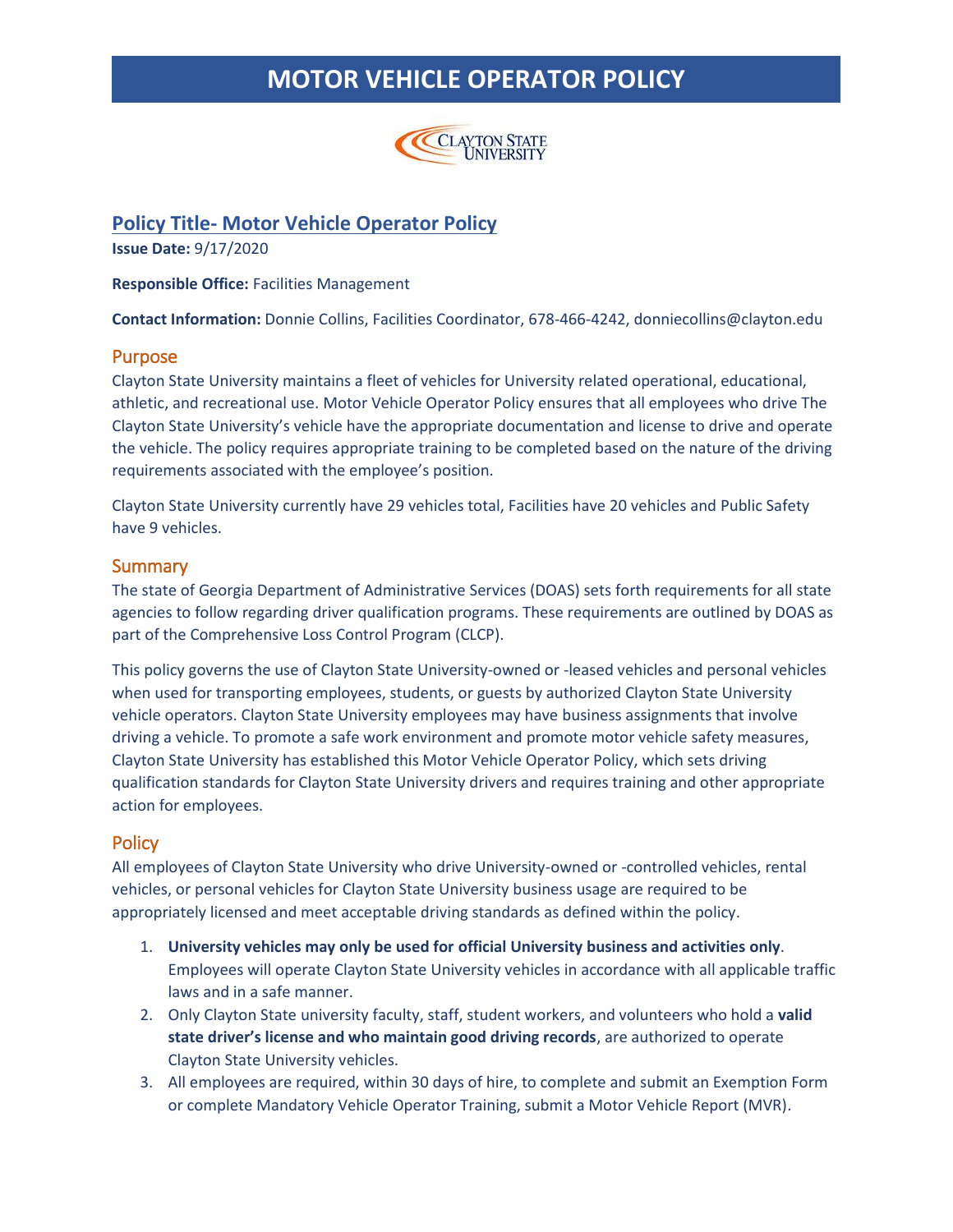

Request to Human Resources and be approved before operating any Clayton State University vehicle. The training must be completed and approved each year. All CSU employees and approved volunteers who drive (regardless of frequency) on University business, shall be required to complete annual training and sign the Driver Acknowledgement Form prior to operating a vehicle. Human Resources will maintain the training records and Driver Acknowledgement Form approved for each year.

- 4. Clayton State University employees who will transport students, guests, or other parties in any vehicle as a routine and expected part of their job duties will be required to complete the Level 2- Defensive Driving Course at least once every five years in addition to the annual Level 1- Mandatory Vehicle Operator Training and MVR check.
- 5. All employees who operate a vehicle on behalf of the University are required to use seatbelts and operate vehicles in a safe and lawful manner.
- 6. No smoking is permitted in any Clayton State University vehicle. Violations may result in disciplinary action.
- 7. No text messaging is permitted when driving a Clayton State University vehicle. This is a state law, and violations may result in disciplinary action.
- 8. The use of cell phones should be strictly limited and hands-free while operating a vehicle. Limited usage must be in accordance with the applicable State's Law in addition to Georgia Law related to usage of a cell phone. Violations may result in disciplinary action.

### Driver Disqualifications

An employee who has had one of the following occurrences during the 24-month period preceding their use or request for use of a State of Georgia vehicle or a vehicle rented or used for Clayton State business will be considered a "Disqualified Driver":

1. Accumulating more than 10 points on his or her driving record, within the past ---- months will not be permitted to operate any motor vehicle on Clayton State University related business.

2. Receiving a citation (ticket or warning) while driving on CSU business,

3. Having an "at fault" motor vehicle accident within the six (6) months preceding an assignment to drive on CSU business, or

4. Having been convicted of one of the following offenses preceding an assignment to drive on CSU business: • Driving Under the Influence (DUI) • Driving While Intoxicated • Leaving the scene of an accident • Refusal to take a chemical test for intoxication

All employees who operate a vehicle on behalf of the University are obligated to report all traffic violations, either on or off duty, to the department head or their immediate supervisor no later than the next business day following the occurrence. Employees who fail to do so may have their operating privileges revoked.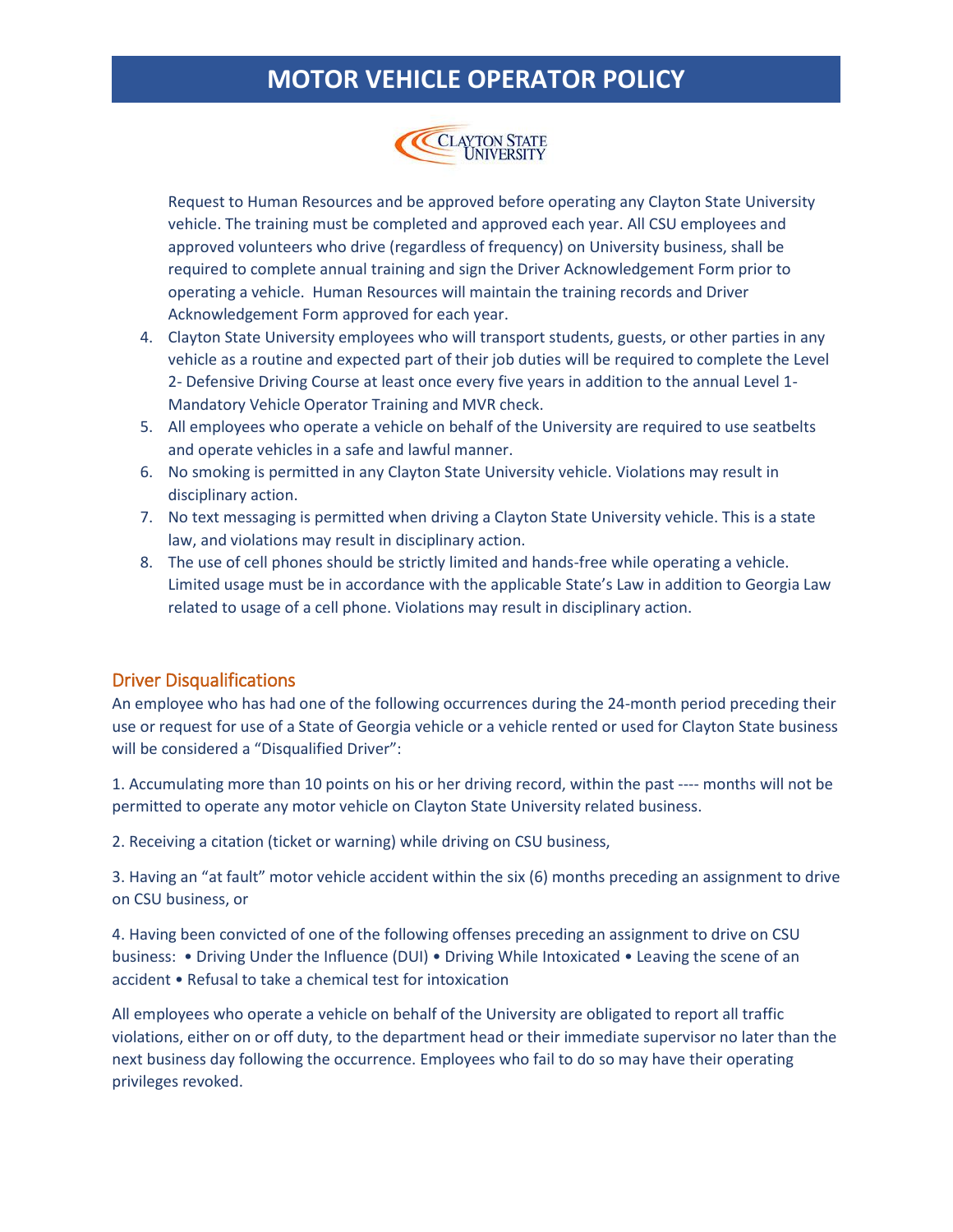

Employees subject to completion of the Driver Acknowledgement Form shall be required to disclose to The Department of Human Resources if any of the above applies. A Disqualified Driver may not drive on CSU business until: (a) his or her Motor Vehicle Record has been reviewed by the institutionally designated officer and (b) the Disqualified Driver has satisfied the corrective, preventative and/or educational measures specified by the Institution.

1. The measures specified may include, but are not limited to, the following: viewing a driver safety video; successfully completing an approved defensive driving course; and/or waiting a specified period of time before being permitted to again drive on CSU business.

2. Based on the nature of the events leading to Disqualified Driver status, it may be determined that the Disqualified Driver may never again be permitted to drive a vehicle on CSU business.

3. Among the factors that should considered in determining whether Disqualified Driver status can be removed and the conditions for doing so may include: • the driving conditions under which the relevant events occurred; • the extent to which the Disqualified Driver exceeded the maximum speed, level of intoxication, or other limitation imposed pursuant to applicable law; • the apparent degree of recklessness or disregard for safety on the part of the Disqualified Driver; • whether anyone was injured as a result of the Disqualified Driver's actions; and; • the amount of time that has passed since the events in question.

4. An employee with a driver's license that is expired, suspended, or revoked is not permitted to drive on state business until the license is reinstated. Employees who drive on state business are to disclose any license expiration, suspension, or revocation.

5. Employees charged with the following offenses are not permitted to drive on CSU business until disposition of the charges:

- Driving Under the Influence
- Driving While Intoxicated
- Leaving the scene of an accident
- Refusal to take a chemical test for intoxication
- Aggressive Driving (only if a conviction would result in more than 10 points accumulated on driving record)
- Exceeding speed limit by more than 19 mph (only if a conviction would result in more than 10 points accumulated on driving record)

6. Employees who drive on state business are to disclose receipt of the above charges by submitting Driver Notification Form no later than the workday following the charges.

7. Employees who meet all driver qualifications following disposition of the charges are permitted to resume driving on state business.

8. If an employee does not meet all driver qualifications following disposition of the charges, the employee will not be permitted to drive CSU business until the circumstances leading to such citations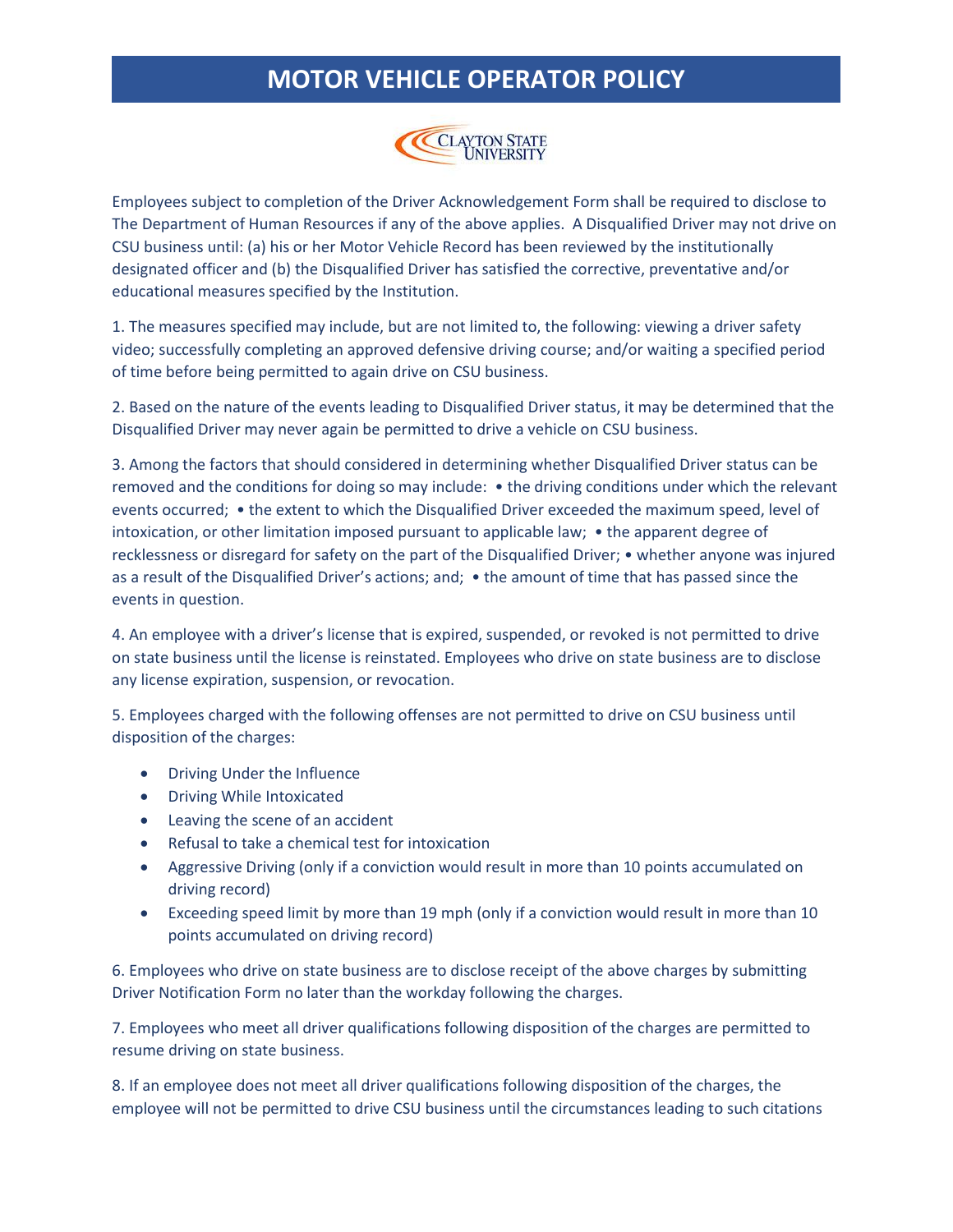

has been reviewed by the Department of Human Resources or a designee and the Disqualified Driver has satisfied the corrective, preventative and/or educational measures specified by that institution. The determination of the measures to be required will be made by the Department of Human Resources or a designee, in consultation with the employee's departmental manager, based on the specific citation and circumstances. Information for these items can be retained through DOAS.

### Motor Vehicle Accidents

All employees are required to report any accident or damages involving a Clayton State Universityowned, leased, or rented vehicle, or a personal vehicle operated on behalf of the University to the appropriate law enforcement agency.

In the event of an accident or damage, immediately contact Facilities Management at 678-466-4240. In the event of an accident, a reporting State Insurance Card and Emergency Vehicle Service card is contained in the vehicle's glove compartment.

### Insurance Information

University vehicles are insured through the State Insurance Program. Coverage is as follows:

Automobile Liability – Covers property damage and bodily injury to the other party when a state driver is liable. Also, there is medical coverage for authorized passengers. Any medical cost to the employee is paid out of the worker's compensation program. Major exclusions are an unauthorized driver of state vehicle and a driver using a state vehicle for personal reasons.

Automobile Physical Damage – Coverage replaces or repairs state owned vehicles. Authorized drivers are limited to employees. All authorized drivers must have a current driver's license. Spouses, friends, university volunteers and students are not covered under the State Insurance Program.

#### Maintenance and Charges

The Facilities Management Department is responsible for the upkeep and maintenance of the vehicles. The vehicles will be inspected, mileage recorded by the Facilities Management Department on regular basis.

### Fuel Use

Only regular unleaded gas to fuel vehicle. A fuel credit card is placed in the glove compartment of the designated vehicles and accepted at all major gas stations.

### Report my Driving Program

"Driver Check" (formerly known as "Report My Driving") Program Reports - To encourage safe driving practices, Clayton State University participates in the statewide notification program called "Report My Driving". All drivers using non-emergency state vehicle are subject to this program.

As part of the DOAS Comprehensive Loss Control Program (CLCP), Clayton State University agrees to comply with the "Driver Check" program. The "Driver Check" program is administered by Clayton State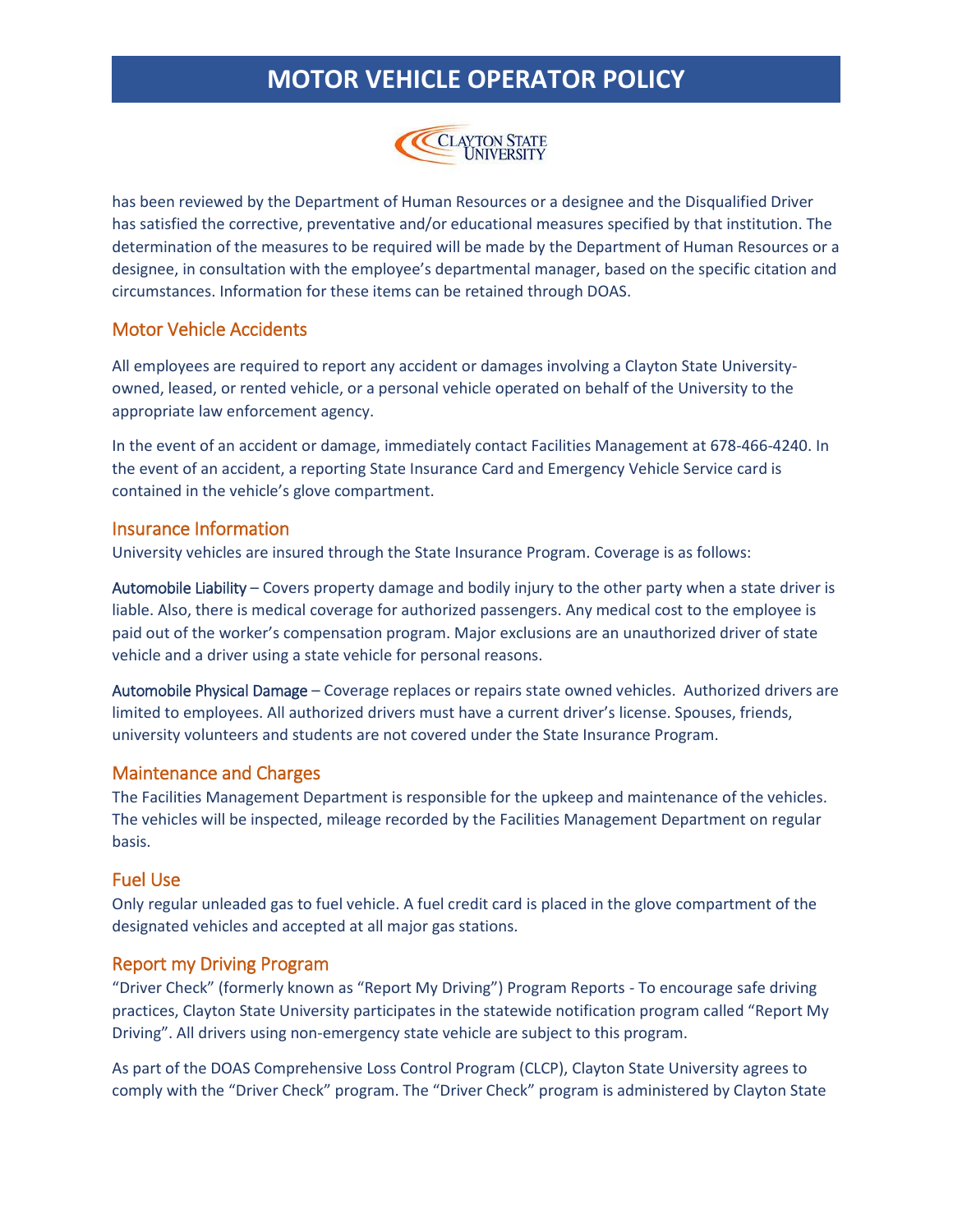

University Facilities Coordinator and all Clayton State University fleet vehicles have a corresponding bumper sticker used for reporting purposes.

The Clayton State University Facilities Coordinator will notify drivers of any driving reports submitted through "Driver Check" related to their operation of a fleet vehicle. Drivers who receive negative driving reports have the right to comment regarding the reported action. They must fill out the comment form within 48 hours of notification of the negative report. Drivers must complete training based on the severity of the offense. Reports received will be added to the employee's file. Excessive reports will be reviewed and may result in disciplinary action.

#### Procedures and forms associated with this policy

Clayton State University Driver Qualification Program and Training

Mandatory Vehicle Operator Training and MVR Check Request for Exemption

Safety videos and training courses are available at www.DriversAlert.com.